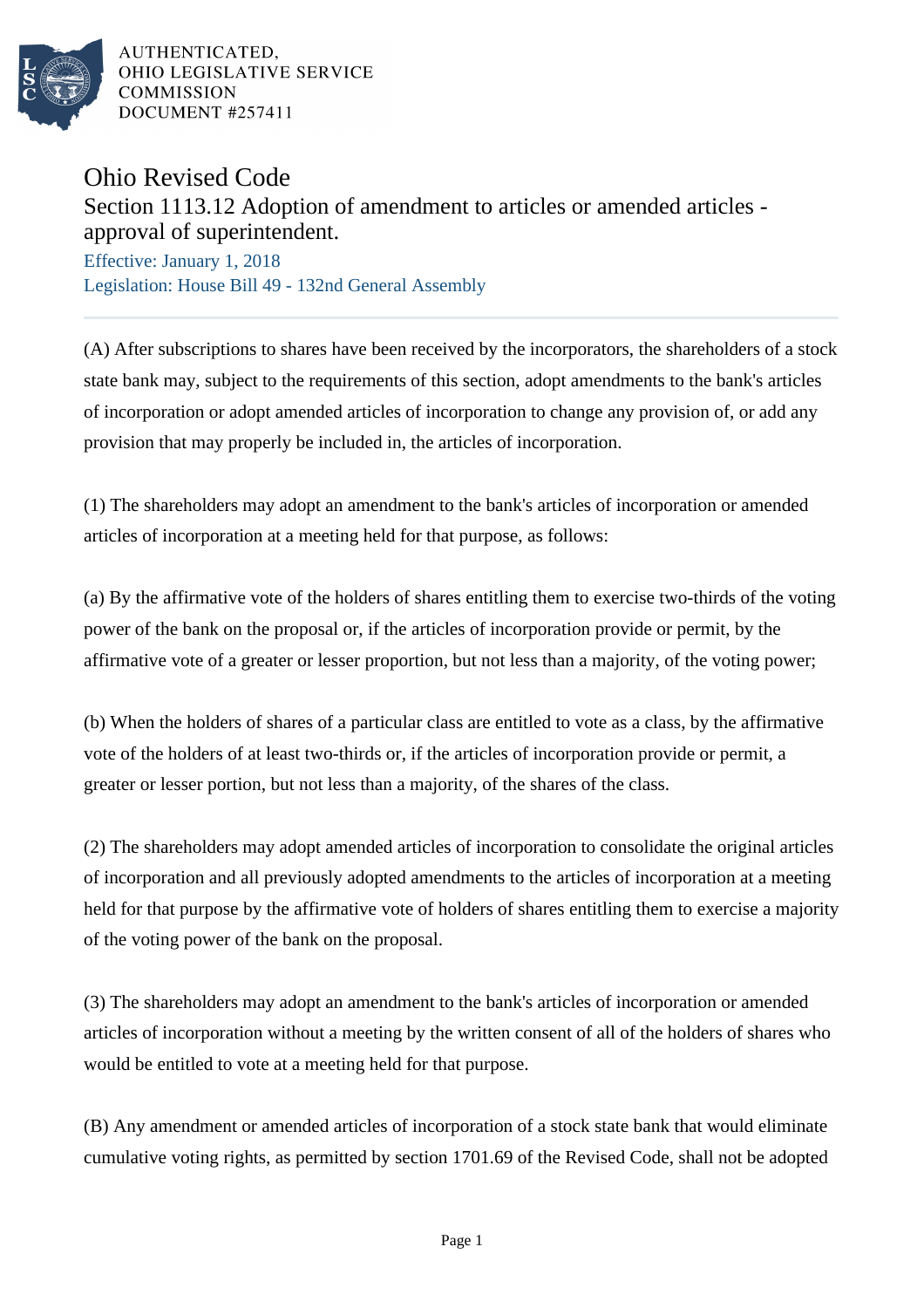

AUTHENTICATED, OHIO LEGISLATIVE SERVICE **COMMISSION** DOCUMENT #257411

if the votes of a sufficient number of shares are cast against the amendment or amended articles of incorporation that, if cumulatively voted at an election of all directors or all directors of a particular class, would be sufficient, at the time the shareholders vote on the proposal, to elect at least one director.

(C) The shareholders of a stock state bank may adopt an amendment to the bank's articles of incorporation to authorize the purchase of the bank's shares, if the amendment states that the superintendent of financial institutions must approve the purchase in writing prior to each purchase of shares.

(D) The shareholders of a stock state bank may adopt an amendment to the bank's articles of incorporation to permit the bank to have authorized and unissued shares or treasury shares.

(E) Amended articles of incorporation shall set forth all provisions required in, and only provisions that may properly be in, original articles of incorporation or amendments to articles of incorporation at the time the amended articles of incorporation are adopted, and shall state that they supersede the existing articles of incorporation.

(F)(1) If the shareholders propose the adoption of any amendment to a stock state bank's articles of incorporation or amended articles of incorporation, the bank shall send to the superintendent a copy of the proposed amendment or amended articles of incorporation for review and approval prior to adoption by the shareholders.

(2) Upon receiving a proposed amendment or amended articles of incorporation, the superintendent shall conduct whatever examination the superintendent considers necessary to determine if both of the following conditions are satisfied:

(a) The proposed amendment or amended articles of incorporation comply with the requirements of the Revised Code.

(b) The proposed amendment or amended articles of incorporation will not adversely affect the interests of the bank's depositors and creditors and the convenience and needs of the public.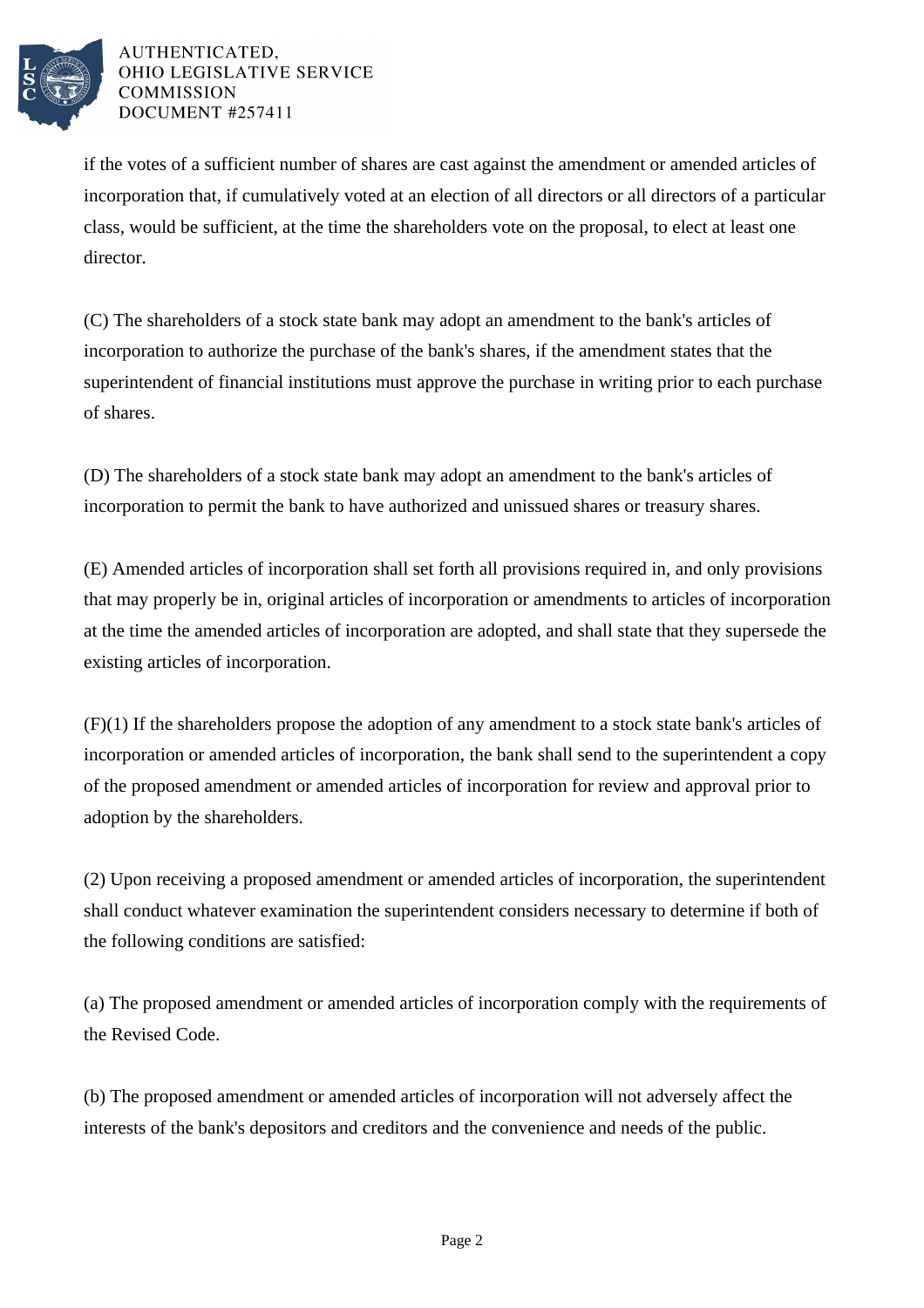

AUTHENTICATED. OHIO LEGISLATIVE SERVICE **COMMISSION** DOCUMENT #257411

(3) Within forty-five days after receiving the proposed amendment or amended articles of incorporation, the superintendent shall notify the bank of the superintendent's approval or disapproval unless the superintendent determines additional information is required. In that event, the superintendent shall request the information in writing within twenty days after the date the proposed amendment or amended articles of incorporation were received. The bank shall have thirty days to submit the information to the superintendent. The superintendent shall notify the bank of the superintendent's approval or disapproval of the proposed amendment or amended articles of incorporation within forty-five days after the date the additional information is received. If the proposed amendment or amended articles of incorporation are disapproved by the superintendent, the superintendent shall notify the bank of the reasons for the disapproval.

(4) If the superintendent fails to approve or disapprove the proposed amendment or amended articles of incorporation within the time period required under division (F)(3) of this section, the proposed amendment or amended articles of incorporation shall be considered approved.

(5) If the proposed amendment or amended articles of incorporation are approved, in no event shall that approval be construed or represented as an affirmative endorsement of the amendment or amended articles of incorporation by the superintendent.

(G)(1) Upon adoption by the shareholders of any approved amendment to a stock state bank's articles of incorporation, the bank shall send to the superintendent a certificate containing a copy of the shareholders' resolution adopting the amendment and a statement of the manner of its adoption. If the directors proposed the amendment, the certificate shall include a copy of the resolution adopted by the directors to propose the amendment to the shareholders. The certificate shall be signed by the bank's authorized representatives in accordance with section 1103.19 of the Revised Code.

(2) Upon adoption by the shareholders of approved amended articles of incorporation, the bank shall send to the superintendent a copy of the amended articles of incorporation, accompanied by a certificate containing a copy of the shareholders' resolution adopting the amended articles of incorporation and a statement of the manner of its adoption. If the directors proposed the amended articles of incorporation, the certificate shall include a copy of the resolution adopted by the directors to propose the amended articles of incorporation to the shareholders. The certificate shall be signed by the bank's authorized representatives in accordance with section 1103.19 of the Revised Code.